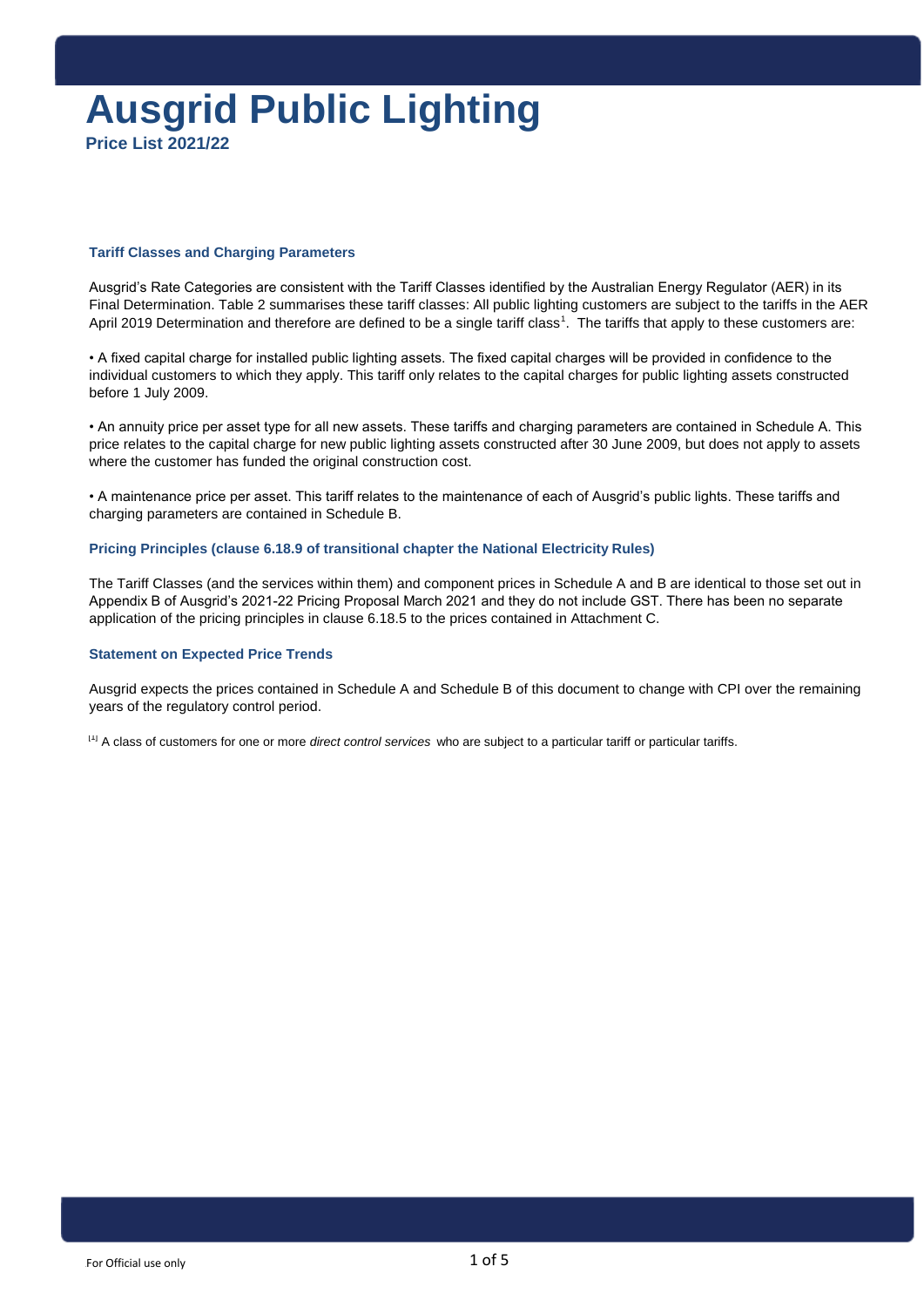## **Ausgrid Public Lighting Price List 2021/22**

### **Table 1**

| Rate Definitions for Assets installed/constructed before 1st July 2009                                                                                                                                                                                                                                                                  |                                                                                                                                                                                                                                                                                                                                                                                                            |                                                                                                                                                                                                                                                                                                                                                                                                                  |                                                                                                                                                                                                                                                                          |
|-----------------------------------------------------------------------------------------------------------------------------------------------------------------------------------------------------------------------------------------------------------------------------------------------------------------------------------------|------------------------------------------------------------------------------------------------------------------------------------------------------------------------------------------------------------------------------------------------------------------------------------------------------------------------------------------------------------------------------------------------------------|------------------------------------------------------------------------------------------------------------------------------------------------------------------------------------------------------------------------------------------------------------------------------------------------------------------------------------------------------------------------------------------------------------------|--------------------------------------------------------------------------------------------------------------------------------------------------------------------------------------------------------------------------------------------------------------------------|
| <b>AER Tariff Class</b>                                                                                                                                                                                                                                                                                                                 | Basis of tariff determination                                                                                                                                                                                                                                                                                                                                                                              | Ausgrid's Equivalent<br><b>Rate Categories</b>                                                                                                                                                                                                                                                                                                                                                                   | <b>Applicable Public</b><br><b>Lighting Customers</b>                                                                                                                                                                                                                    |
| <b>AER Tariff Class 1 applies</b><br>for assets where capital is<br>funded by the Distribution<br>Network Service Provider<br>(DNSP) before the 1st July<br>2009 and maintained by<br>the DNSP.                                                                                                                                         | Annual efficient maintenance charge.<br>Capital charge based on approved RAB.                                                                                                                                                                                                                                                                                                                              | Ausgrid's Existing Rate 1 will continue for<br>assets constructed and installed before<br>1st July 2009. This applies for assets<br>funded and maintained by Ausgrid. This<br>includes both the capital and<br>maintenance charges.                                                                                                                                                                              | <b>Public Lighting Customers</b><br>with components installed<br>before 1st July 2009 which<br>are owned, funded and<br>maintained by the DNSP.                                                                                                                          |
| <b>AER Tariff Class 2 applies</b><br>for assets where capital is<br>not funded by the DNSP<br>instead by the public<br>lighting customer before<br>1st July 2009 and<br>maintained by the DNSP.                                                                                                                                         | Annual efficient maintenance charge.<br>DNSP not entitled to a return on or of<br>capital.                                                                                                                                                                                                                                                                                                                 | Ausgrid's Existing Rate 2 will continue for<br>assets constructed and installed before<br>1st July 2009. This applies for assets<br>funded by the public lighting customer but<br>maintained by Ausgrid. This includes<br>maintenance charges only.                                                                                                                                                              | <b>Public Lighting Customers</b><br>with components installed<br>before 1st July 2009 which<br>are maintained but not<br>funded by the DNSP.                                                                                                                             |
|                                                                                                                                                                                                                                                                                                                                         |                                                                                                                                                                                                                                                                                                                                                                                                            | Rate Definitions for Assets installed/constructed after 30th June 2009                                                                                                                                                                                                                                                                                                                                           |                                                                                                                                                                                                                                                                          |
| <b>AER Tariff Class 3 applies</b><br>for assets where capital is<br>funded by the Distribution<br>Network Service Provider<br>(DNSP) after 30th June<br>2009 and maintained by<br>the DNSP. The DNSP will<br>be entitled to charge an<br>annual capital and<br>maintenance charge.                                                      | Annual efficient maintenance charge<br>(same as for AER Tariff Class 2). Annual<br>capital charge (return on and of) based<br>on efficient material and installation costs.                                                                                                                                                                                                                                | Ausgrid's Existing Rate 1 will continue for<br>assets constructed and installed after<br>30th June 2009. These are identified as<br>P09 against Ausgrid Rate 1 tariff category<br>in the information provided along with the<br>bills to public lighting customers. This<br>applies for assets funded and maintained<br>by Ausgrid. This includes both the capital<br>and maintenance charges.                   | <b>Public Lighting Customers</b><br>with components installed<br>after 30th June 2009 which<br>are owned, funded and<br>maintained by the DNSP.                                                                                                                          |
| <b>AER Tariff Class 4 applies</b><br>for assets where capital is<br>Annual efficient maintenance charge<br>not funded by the DNSP<br>(same as those for AER Tariff Class 2).<br>instead by the public<br>DNSP not entitled to a return on or of<br>lighting customer after 30th<br>capital.<br>June 2009 and maintained<br>by the DNSP. |                                                                                                                                                                                                                                                                                                                                                                                                            | Ausgrid's Existing Rate 2 will continue<br>for assets constructed and installed after<br>30th June 2009. These are identified as<br>P09 against Ausgrid Rate 2 tariff<br>category in the information provided<br>along with the bills to public lighting<br>customers This applies for assets funded<br>by the public lighting customer but<br>maintained by Ausgrid. This includes<br>maintenance charges only. | <b>Public Lighting Customers</b><br>with components installed<br>after 30th June 2009 which<br>are maintained but not<br>funded by the DNSP.                                                                                                                             |
|                                                                                                                                                                                                                                                                                                                                         | Rate Definitions for Assets installed/constructed before 1st July 2009 or after 30th June 2009                                                                                                                                                                                                                                                                                                             |                                                                                                                                                                                                                                                                                                                                                                                                                  |                                                                                                                                                                                                                                                                          |
| <b>AER Tariff Class 5 applies</b><br>for assets where capital is<br>funded by the DNSP but<br>replaced at the request of<br>the customer before the<br>end of its economic life.                                                                                                                                                        | Tariff calculated by the DNSP at the time<br>of agreement to replace the asset early<br>using an agreed method for determining<br>the residual capital value of the asset.<br>The charge is to be paid up front.<br>Residual asset charge calculated for<br>replaced asset based on remaining life<br>determined through an assessment of the<br>assets condition and/or type or the AER<br>default value. | Ausgrid does not have a separate Rate<br>category, existing Rate 1 and Rate 2 will<br>continue to apply for new assets as<br>appropriate.                                                                                                                                                                                                                                                                        | <b>Public Lighting Customers</b><br>with components either<br>installed before 1st July<br>2009 or after 30th June<br>2009 which are owned and<br>maintained by the DNSP,<br>and are replacing<br>components that have not<br>reached the end of their<br>economic life. |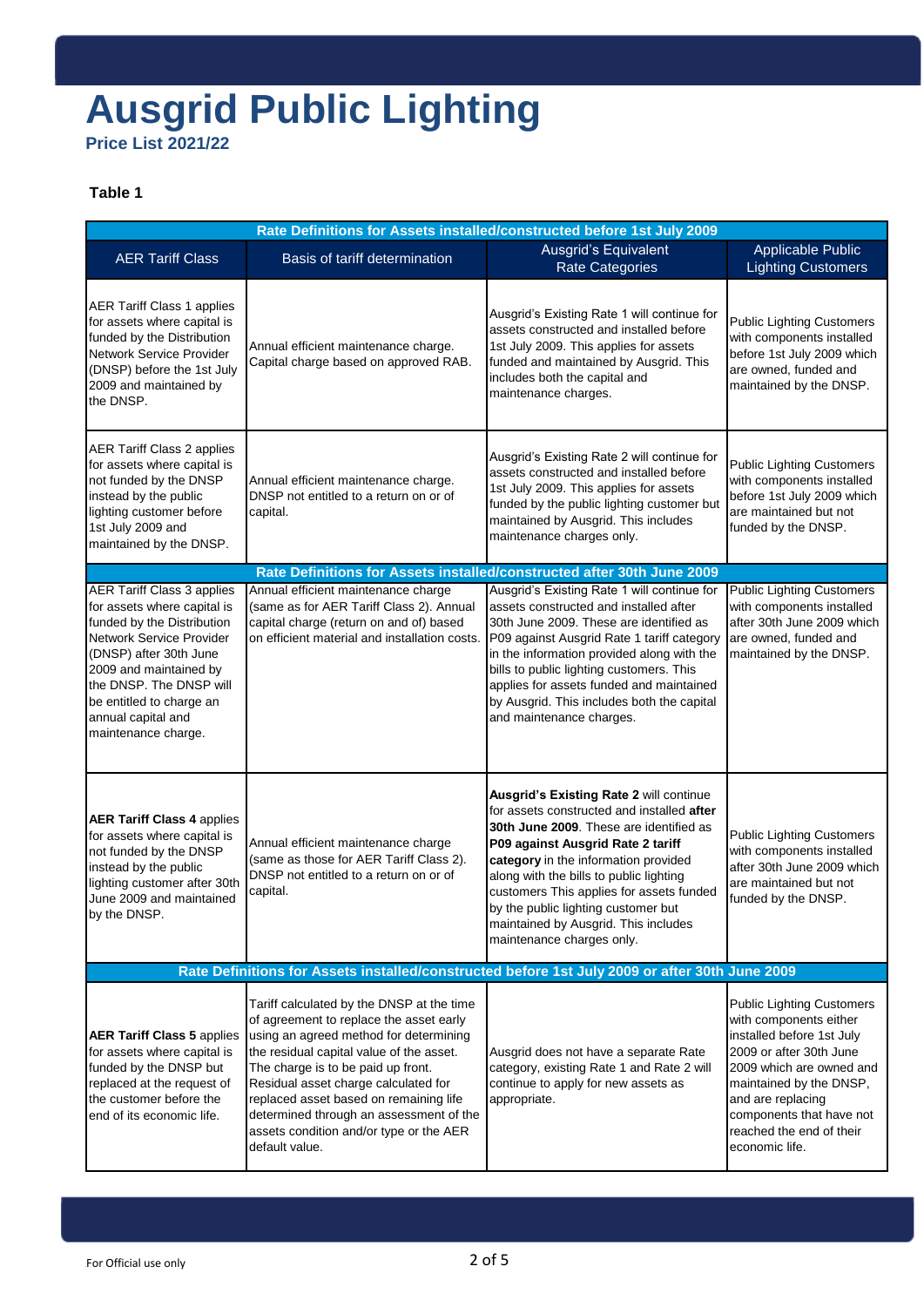# **Ausgrid Public Lighting**

**Price List 2021/22**

## **SCHEDULE A – Price List for Assets Constructed/Installed after 30th June 2009**

Effective 1 July 2021 (excluding GST)

Assets in shaded cells are under review for future installations.

|                            | <b>RATE 1.5</b> |                                    | <b>RATE 1.5</b> |
|----------------------------|-----------------|------------------------------------|-----------------|
| <b>BRACKETS</b>            |                 | <b>SUPPORTS</b>                    |                 |
| Bracket - 0.5 m            | \$6.09          | Support - COLUMN 10.5M-13.5M       | \$402.36        |
| Bracket - 1.2 m            | \$7.49          | Support - COLUMN 4M-6.5M           | \$377.69        |
| Bracket - 2.0 m            | \$7.49          | Support - COLUMN 7M-10M            | \$369.63        |
| Bracket - 3.5 m            | \$10.58         | Support - DECORATIVE COLUMN        | \$387.98        |
| Bracket - 4.0 m            | \$17.01         | Support - DEDICATED SUPPORT & COND | \$358.84        |
| <b>Bracket - SUSPENDED</b> | \$0.00          | Support - ORION DOUBLE ARM         | \$344.08        |
| Bracket - T1               | \$9.50          | Support - POLO 10.5M DECORATIVE 2M | \$365.66        |
| Bracket - T2A              | \$14.88         | Support - ROCKS STANDARD           | \$367.28        |
| Bracket - T3               | \$21.35         | Support - SUSPENDED                | \$0.00          |
| Bracket - T4               | \$21.35         | Support - WALL                     | \$0.00          |
| Bracket - T5               | \$21.35         | Support - WOOD POLE - NON-TRL      | \$0.00          |
| Bracket - T6               | \$21.35         | Support - WOOD POLE - TRL          | \$0.00          |
| Bracket - T7               | \$30.73         |                                    |                 |

| <b>RATE 1.5</b> |                                    | <b>RATE 1.5</b> |
|-----------------|------------------------------------|-----------------|
|                 | <b>SUPPORTS</b>                    |                 |
| \$6.09          | Support - COLUMN 10.5M-13.5M       | \$402.36        |
| \$7.49          | Support - COLUMN 4M-6.5M           | \$377.69        |
| \$7.49          | Support - COLUMN 7M-10M            | \$369.63        |
| \$10.58         | Support - DECORATIVE COLUMN        | \$387.98        |
| \$17.01         | Support - DEDICATED SUPPORT & COND | \$358.84        |
| \$0.00          | Support - ORION DOUBLE ARM         | \$344.08        |
| \$9.50          | Support - POLO 10.5M DECORATIVE 2M | \$365.66        |
| \$14.88         | Support - ROCKS STANDARD           | \$367.28        |
| \$21.35         | Support - SUSPENDED                | \$0.00          |
| \$21.35         | Support - WALL                     | \$0.00          |
| \$21.35         | Support - WOOD POLE - NON-TRL      | \$0.00          |
| \$21.35         | Support - WOOD POLE - TRL          | \$0.00          |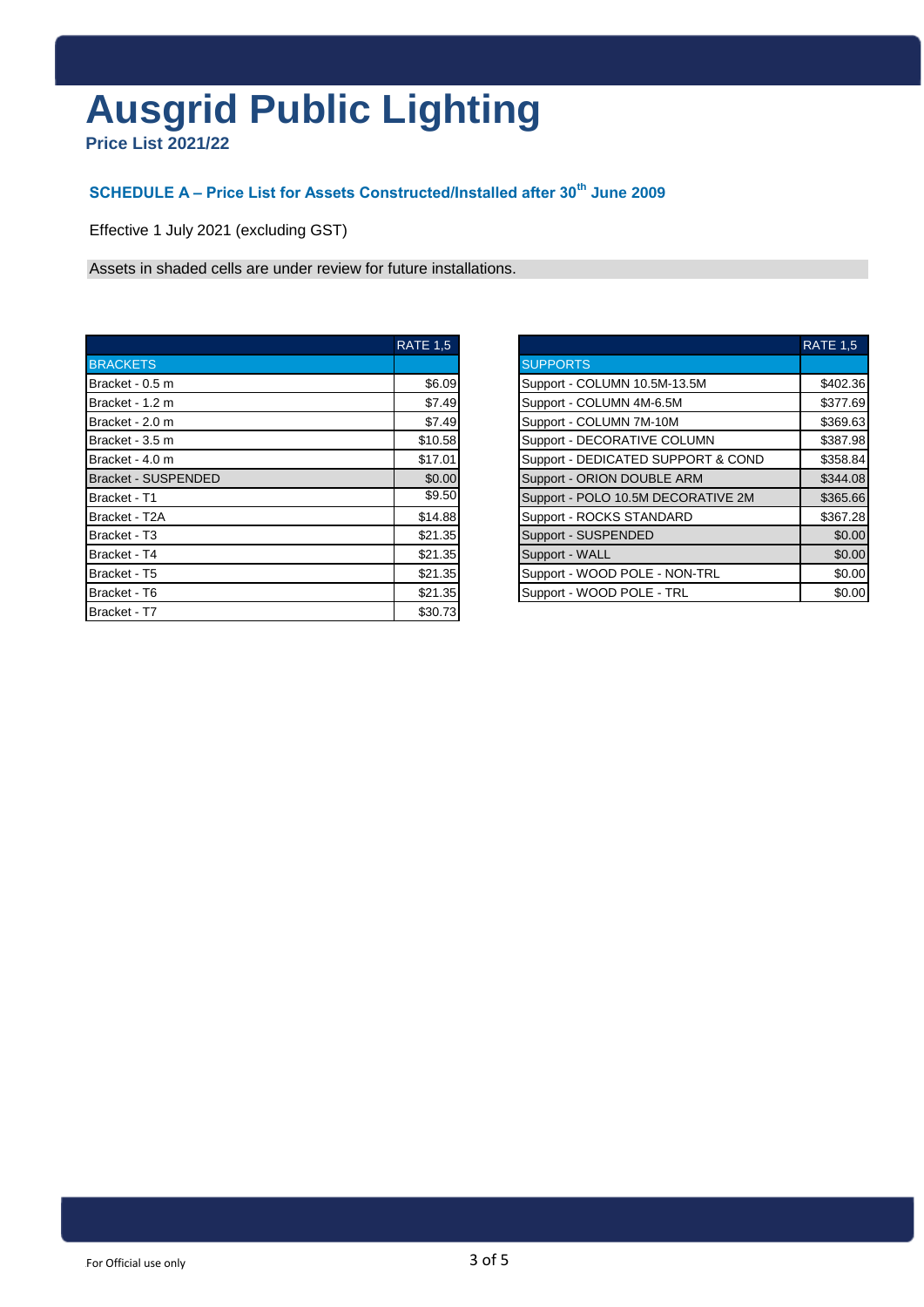# **Ausgrid Public Lighting**

**Price List 2021/22**

## **SCHEDULE A – Price List for Assets Constructed/Installed after 30th June 2009**

Effective 1 July 2021 (excluding GST)

Assets in shaded cells are under review for future installations.

|                                             | <b>RATE 1, 4</b> |                            |
|---------------------------------------------|------------------|----------------------------|
| <b>LUMINAIRES</b>                           |                  | <b>LUMINAIRES</b>          |
| Luminaire - 2x14W TF - T5 PIERLITE MK3      | \$30.95          | Luminaire - 1              |
| Luminaire - 42W MBF (CFL) SYLVANIA SUB ECO  | \$28.43          | Luminaire - 1              |
| Luminaire - 70W SON                         | \$23.54          | Luminaire - 11             |
| Luminaire - 70W SON - PLAIN                 | \$23.54          | Luminaire - 11             |
| Luminaire - 70W SON - BOURKE HILL           | \$71.39          | Luminaire - 11             |
| Luminaire - 70W SON - NOSTALGIA             | \$66.57          | Luminaire - 1              |
| Luminaire - 70W SON - PARKVILLE             | \$83.51          | Luminaire 1                |
| Luminaire - 70W SON FLOODLIGHT              | \$28.38          | Luminaire - 17             |
| Luminaire - 70W MBI INTERNAL IGNITOR        | \$23.63          | Luminaire - 2              |
| Luminaire - 70W MBI INTERNAL IGNITOR - AERO | \$24.50          | Luminaire - 2:             |
| Luminaire - 80W MBF                         | \$0.00           | Luminaire - 24             |
| Luminaire - 80W MBF - PLAIN                 | \$20.44          | Luminaire - 2              |
| Luminaire - 80W MBF - BOURKE HILL           | \$48.88          | Luminaire - 2              |
| Luminaire - 80W MBF - BEGA + CURVE BRA      | \$104.29         | Luminaire - 28             |
| Luminaire - 80W MBF - TOORAK                | \$57.28          | Luminaire - 29             |
| Luminaire - 80W MBF - NOSTALGIA             | \$62.78          | Luminaire - 3:             |
| Luminaire - 80W MBF - REGAL/FLINDERS        | \$113.65         | Luminaire - 3 <sub>'</sub> |
| Luminaire - 100W SON                        | \$40.85          | Luminaire - 4:             |
| Luminaire - 100W SON - PLAIN                | \$40.85          | Luminaire - 4!             |
| Luminaire - 100W SON FLOODLIGHT             | \$59.22          | Luminaire - 58             |
| Luminaire - 1000W SON                       | \$99.50          | Luminaire - 7              |
| Luminaire - 1000W SON FLOODLIGHT            | \$81.73          | Luminaire - 74             |
| Luminaire - 125W MBF                        | \$23.63          | Luminaire - 7              |
| Luminaire - 125W MBF - PLAIN                | \$23.63          | Luminaire - 1              |
| Luminaire - 125W MBF - BOURKE HILL          | \$73.25          | Luminaire - 1              |
| Luminaire - 125W MBF - PARKVILLE            | \$92.25          | Luminaire - 1              |
| Luminaire - 150W SON                        | \$41.20          | Luminaire - 1:             |
| Luminaire - 150W SON - PARKVILLE            | \$108.24         | Luminaire - 1 <sub>1</sub> |
| Luminaire - 150W SON - PARKWAY 1            | \$48.80          | Luminaire - 1 <sub>1</sub> |
| Luminaire - 150W SON ACTIVE REACTOR         | \$59.73          | Luminaire - 1!             |
| Luminaire - 150W SON FLOODLIGHT             | \$47.93          | Luminaire - 1              |
| Luminaire - 250W SON                        | \$41.20          | Luminaire - 17             |
| Luminaire - 250W SON - PARKVILLE            | \$116.76         | Luminaire - 20             |
| Luminaire - 250W SON - PARKWAY 1            | \$48.80          | Luminaire - 2:             |
| Luminaire - 250W SON GEC 'BOSTON 3'         | \$100.92         | Luminaire - 24             |
| Luminaire - 250W SON ACTIVE REACTOR         | \$59.73          | Luminaire - 2              |
| Luminaire - 250W SON FLOODLIGHT             | \$47.93          | Luminaire - 29             |
| Luminaire - 400W SON                        | \$44.61          | Luminaire - 6              |
| Luminaire - 400W SON - PARKWAY 1            | \$48.80          |                            |
| Luminaire - 400W SON ACTIVE REACTOR         | \$66.72          |                            |
| Luminaire - 400W SON FLOODLIGHT             | \$47.93          |                            |

|                                             | <b>RATE 1, 4</b> |                                   | <b>RATE 1, 4</b> |
|---------------------------------------------|------------------|-----------------------------------|------------------|
| <b>LUMINAIRES</b>                           |                  | <b>LUMINAIRES</b>                 |                  |
| Luminaire - 2x14W TF - T5 PIERLITE MK3      | \$30.95          | Luminaire - 10W LED RRW           | \$59.28          |
| Luminaire - 42W MBF (CFL) SYLVANIA SUB ECO  | \$28.43          | Luminaire - 16W LED               | \$55.87          |
| Luminaire - 70W SON                         | \$23.54          | Luminaire - 17W LED SY            | \$55.87          |
| Luminaire - 70W SON - PLAIN                 | \$23.54          | Luminaire - 17W LED ALD           | \$49.76          |
| Luminaire - 70W SON - BOURKE HILL           | \$71.39          | Luminaire - 17W LED GE            | \$49.76          |
| Luminaire - 70W SON - NOSTALGIA             | \$66.57          | Luminaire - 17W LED RRW           | \$59.28          |
| Luminaire - 70W SON - PARKVILLE             | \$83.51          | Luminaire - 17W LED P4/P5         | \$49.76          |
| Luminaire - 70W SON FLOODLIGHT              | \$28.38          | Luminaire - 17W LED P4/P5 - AERO  | \$55.87          |
| Luminaire - 70W MBI INTERNAL IGNITOR        | \$23.63          | Luminaire - 20W LED               | \$49.76          |
| Luminaire - 70W MBI INTERNAL IGNITOR - AERO | \$24.50          | Luminaire - 22W LED               | \$58.00          |
| Luminaire - 80W MBF                         | \$0.00           | Luminaire - 24W LED - BOURKE HILL | \$154.96         |
| Luminaire - 80W MBF - PLAIN                 | \$20.44          | Luminaire - 25W LED GE            | \$49.76          |
| Luminaire - 80W MBF - BOURKE HILL           | \$48.88          | Luminaire - 25W LED PH            | \$61.83          |
| Luminaire - 80W MBF - BEGA + CURVE BRA      | \$104.29         | Luminaire - 28W LED               | \$61.83          |
| Luminaire - 80W MBF - TOORAK                | \$57.28          | Luminaire - 29W LED               | \$36.25          |
| Luminaire - 80W MBF - NOSTALGIA             | \$62.78          | Luminaire - 33W LED LRL           | \$67.65          |
| Luminaire - 80W MBF - REGAL/FLINDERS        | \$113.65         | Luminaire - 34W LED - BOURKE HILL | \$154.96         |
| Luminaire - 100W SON                        | \$40.85          | Luminaire - 42W LED LRL           | \$86.58          |
| Luminaire - 100W SON - PLAIN                | \$40.85          | Luminaire - 49W LED               | \$52.23          |
| Luminaire - 100W SON FLOODLIGHT             | \$59.22          | Luminaire - 58W LED               | \$84.26          |
| Luminaire - 1000W SON                       | \$99.50          | Luminaire - 70W LED FLOODLIGHT    | \$80.25          |
| Luminaire - 1000W SON FLOODLIGHT            | \$81.73          | Luminaire - 74W LED               | \$114.84         |
| Luminaire - 125W MBF                        | \$23.63          | Luminaire - 76W LED               | \$114.84         |
| Luminaire - 125W MBF - PLAIN                | \$23.63          | Luminaire - 100W LED              | \$114.84         |
| Luminaire - 125W MBF - BOURKE HILL          | \$73.25          | Luminaire - 100W LED CT           | \$194.37         |
| Luminaire - 125W MBF - PARKVILLE            | \$92.25          | Luminaire - 100W LED PT           | \$191.70         |
| Luminaire - 150W SON                        | \$41.20          | Luminaire - 120W LED FLOODLIGHT   | \$87.87          |
| Luminaire - 150W SON - PARKVILLE            | \$108.24         | Luminaire - 140W LED              | \$114.84         |
| Luminaire - 150W SON - PARKWAY 1            | \$48.80          | Luminaire - 142W LED FLOODLIGHT   | \$87.06          |
| Luminaire - 150W SON ACTIVE REACTOR         | \$59.73          | Luminaire - 150W LED PT           | \$205.06         |
| Luminaire - 150W SON FLOODLIGHT             | \$47.93          | Luminaire - 152W LED FLOODLIGHT   | \$88.54          |
| Luminaire - 250W SON                        | \$41.20          | Luminaire - 170W LED              | \$114.84         |
| Luminaire - 250W SON - PARKVILLE            | \$116.76         | Luminaire - 200W LED              | \$114.84         |
| Luminaire - 250W SON - PARKWAY 1            | \$48.80          | Luminaire - 224W LED              | \$114.84         |
| Luminaire - 250W SON GEC 'BOSTON 3'         | \$100.92         | Luminaire - 245W LED FLOODLIGHT   | \$85.73          |
| Luminaire - 250W SON ACTIVE REACTOR         | \$59.73          | Luminaire - 258W LED              | \$114.84         |
| Luminaire - 250W SON FLOODLIGHT             | \$47.93          | Luminaire - 298W LED              | \$164.68         |
| Luminaire - 400W SON                        | \$44.61          | Luminaire - 600W LED HM           | \$363.76         |